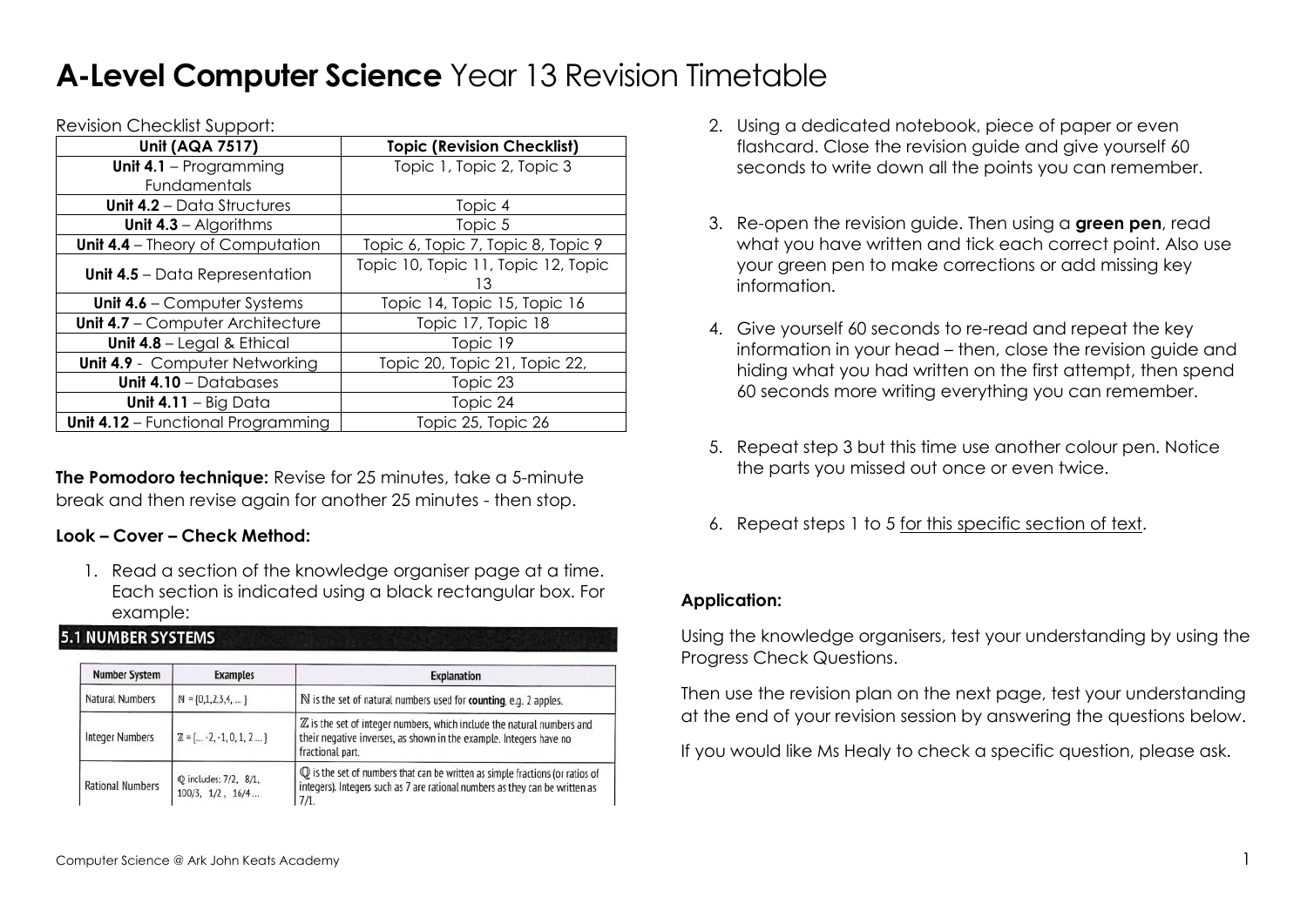| Week                                                                        | Focus 1<br>$(1$ Hour)                       | <b>Key Questions</b>                                                                                                                                                                                                                                                                                                                                                                                                                                                                                                                                                                                                                                                                                                                             | Focus <sub>2</sub><br>$(1$ Hour)                                  | <b>Key Questions</b>                                                                                                                                                                                                                                                                                                                                                                                                                                                                                                                                                                                                                                                                                         |
|-----------------------------------------------------------------------------|---------------------------------------------|--------------------------------------------------------------------------------------------------------------------------------------------------------------------------------------------------------------------------------------------------------------------------------------------------------------------------------------------------------------------------------------------------------------------------------------------------------------------------------------------------------------------------------------------------------------------------------------------------------------------------------------------------------------------------------------------------------------------------------------------------|-------------------------------------------------------------------|--------------------------------------------------------------------------------------------------------------------------------------------------------------------------------------------------------------------------------------------------------------------------------------------------------------------------------------------------------------------------------------------------------------------------------------------------------------------------------------------------------------------------------------------------------------------------------------------------------------------------------------------------------------------------------------------------------------|
| Jan<br>$\overline{\omega}$<br>$\overline{3}$<br>$\blacksquare$<br>5<br>Week | Unit 4.5: Data<br>Representation:<br>Binary | Represent negative and positive integers in two's<br>complement.<br>Perform subtraction using two's complement.<br>$\bullet$<br>Represent a fixed-point form in binary in a given<br>$\bullet$<br>number of bits.<br>Represent a floating-point form in binary in a given<br>$\bullet$<br>number of bits.<br>Explain why both fixed-point and floating-point<br>$\bullet$<br>representation of decimal numbers may be<br>inaccurate.<br>Calculate the absolute error of binary numbers.<br>$\bullet$<br>Calculate the relative errors of binary numbers.<br>$\bullet$<br>Explain why floating-point numbers are normalised and<br>$\bullet$<br>be able to normalise un-normalised floating-point<br>numbers with positive or negative mantissas. | Unit 4.6: Logic<br>Gates<br>Unit $4.4$ :<br>Computation<br>Theory | Construct truth tables for the following logic gates:<br>$\bullet$<br>NOT, AND, OR, XOR, NAND, NOR.<br>Draw and interpret logic gate circuit diagrams<br>$\bullet$<br>involving one or more of the above gates.<br>Recognise and trace the logic of the circuits of a half-<br>$\bullet$<br>adder and a full-adder.<br>Construct the circuit for a half-adder.<br>$\bullet$<br>Be familiar with the use of the edge-triggered D-type<br>flip-flop as a memory unit.<br>Explain the concept of abstraction - including<br>$\bullet$<br>information hiding, procedural and function<br>abstraction, data abstraction and problem<br>abstraction.<br>Explain how automation can be used in computer<br>science. |
| Feb<br>$\bar{\tau}$<br>$\mathbf{I}$<br>$\sim$<br>eek<br>$\overline{\ge}$    | Unit 4.7: Internal<br>Components            | Explain communication between components,<br>$\bullet$<br>Including the concept of a bus and how address, data<br>and control buses are used.<br>Explain the difference between von Neumann and<br>Harvard architectures and describe where each is<br>typically used.<br>Explain the role of the dedicated registers, including<br>$\bullet$<br>Program counter, current instruction registers, Memory<br>address register, memory buffer register, status register.<br>Explain how the Fetch-Execute cycle is used to<br>execute machine code programs including the stages<br>in the cycle (fetch, decode, execute) and details of<br>registers used.                                                                                         | Unit 4.9:<br>Communication                                        | Explain serial I transmission methods<br>$\bullet$<br>Explain parallel transmission methods.<br>$\bullet$<br>Discuss the advantages and disadvantages of serial<br>$\bullet$<br>over parallel transmission.<br>Define synchronous and asynchronous data<br>$\bullet$<br>transmission.<br>Compare synchronous and asynchronous data<br>$\bullet$<br>transmission.<br>Define: baud rate, bit rate, bandwidth, latency,<br>$\bullet$<br>protocol.<br>Explain the difference between bit rate and baud<br>$\bullet$<br>rate.<br>Explain the relationship between bit rate and<br>$\bullet$<br>bandwidth.                                                                                                         |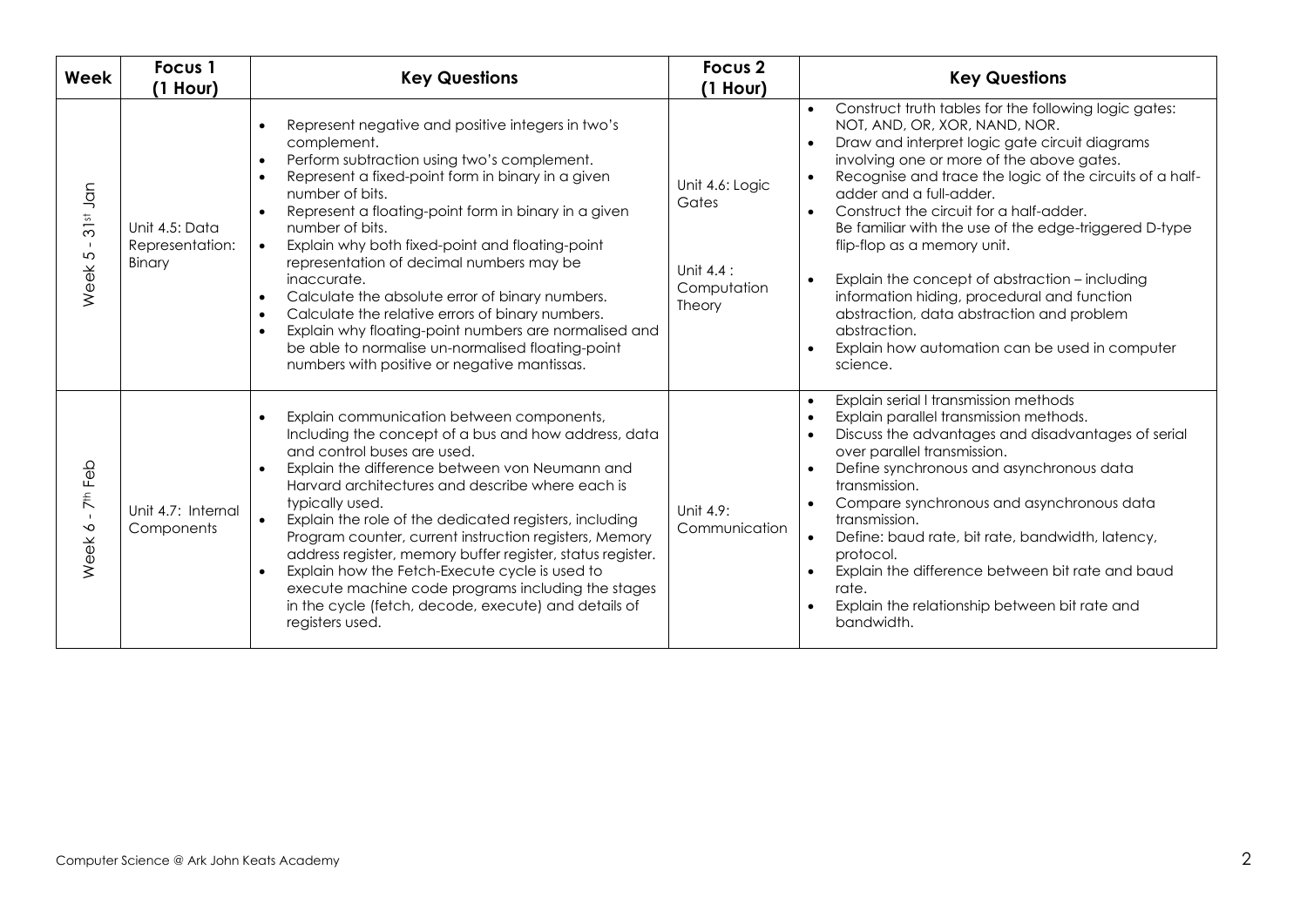| Half Term - 14 <sup>th</sup> Feb                          | Unit 4.8: Legal<br><b>Ethical</b>                                                              | Explain moral, ethical, legal and cultural opportunities<br>and risks of computing when used to monitor<br>behaviour.<br>Explain moral, ethical, legal and cultural opportunities<br>$\bullet$<br>and risks of computing when used to gain and analyse<br>personal information.<br>Explain moral, ethical, legal and cultural opportunities<br>$\bullet$<br>and risks of computing when used to distribute, publish,<br>communicate and spread personal information<br>Discuss the issue of scale, for software the whole world<br>$\bullet$<br>over. Include the potential goods, and possible harms.<br>Discuss the challenges facing legislators in the digital<br>$\bullet$<br>age.                                                                   | Unit 4.7:<br>Interrupts and<br>Instructions                               | Describe the role of interrupts and interrupt service<br>routines (ISRs).<br>Describe the effect interrupts have on the Fetch-<br>$\bullet$<br>Execute cycle.<br>Describe the stored program concept:<br>$\bullet$<br>Where is machine code instructions stored?<br>$\circ$<br>How are they used in the fetch- execute<br>$\circ$<br>cycle?<br>How are they fetched?<br>$\circ$<br>How does the processor use the instructions?<br>$\circ$    |
|-----------------------------------------------------------|------------------------------------------------------------------------------------------------|-----------------------------------------------------------------------------------------------------------------------------------------------------------------------------------------------------------------------------------------------------------------------------------------------------------------------------------------------------------------------------------------------------------------------------------------------------------------------------------------------------------------------------------------------------------------------------------------------------------------------------------------------------------------------------------------------------------------------------------------------------------|---------------------------------------------------------------------------|-----------------------------------------------------------------------------------------------------------------------------------------------------------------------------------------------------------------------------------------------------------------------------------------------------------------------------------------------------------------------------------------------------------------------------------------------|
| $21$ st Feb<br>$\blacksquare$<br>Week7                    | Unit 4.5: Data<br>Representation:<br>Sound<br>Unit 4.5: Data<br>Representation:<br>Compression | Describe the principles of operation of:<br>$\bullet$<br>an analogue to digital converter (ADC)<br>$\circ$<br>a digital to analogue converter (DAC).<br>$\circ$<br>Explain the terms:<br>Sample resolution<br>$\circ$<br>Nyquist theorem.<br>$\circ$<br>Describe the purpose of MIDI<br>$\bullet$<br>Describe the advantages of using MIDI files for<br>$\bullet$<br>representing music.<br>Explain the principles behind the following techniques<br>$\bullet$<br>for lossless compression:<br>Run length encoding (RLE)<br>$\circ$<br>Dictionary-based methods.<br>$\circ$                                                                                                                                                                              | Unit 4.6:<br>Software<br>Unit 4.6:<br>Languages and<br><b>Translators</b> | Explain what is meant by system software.<br>Explain what is meant by application software.<br>Describe the attributes of the different types of<br>software.<br>Explain the role and functions of the following system<br>$\bullet$<br>software:<br>Operating systems (OSs)<br>$\circ$<br>Utility programs<br>$\circ$<br>Libraries<br>$\circ$<br>Translators (compiler, assembler, interpreter).<br>$\circ$                                  |
| 28 <sup>th</sup> Feb<br>$\mathbf{I}$<br>Week <sup>8</sup> | Unit 4.9:<br><b>Networks</b>                                                                   | Describe and explain the difference between a star<br>and bus topology, including their operation.<br>Explain and describe situations where the following<br>$\bullet$<br>might be used: Peer-to-peer networking, Client-server<br>networking.<br>Explain the purpose of WiFi.<br>$\bullet$<br>Explain how a Wireless Network Adapter and Wireless<br>Access Points are used in a wireless network.<br>Identify and describe the three methods for protecting<br>$\bullet$<br>a wireless network.<br>Explain the purpose of Service Set Identifiers (SSIDs).<br>$\bullet$<br>Explain the wireless protocol Carrier Sense Multiple<br>$\bullet$<br>Access with Collision Avoidance (CSMA/CA) with and<br>without Request to Send/ Clear to Send (RTS/CTS). | Unit 4.7: Input<br>and Output<br>Devices                                  | Explain the main characteristics, purposes, and<br>suitability of the following devices: Barcode Reader,<br>Digital Camera, Laser Printer, RFID<br>Explain the main principles of operation for a Barcode<br>$\bullet$<br>Reader.<br>Explain the main principles of operation for a Digital<br>$\bullet$<br>Camera.<br>Explain the main principles of operation for a Laser<br>Printer.<br>Explain the main principles of operation for RFID. |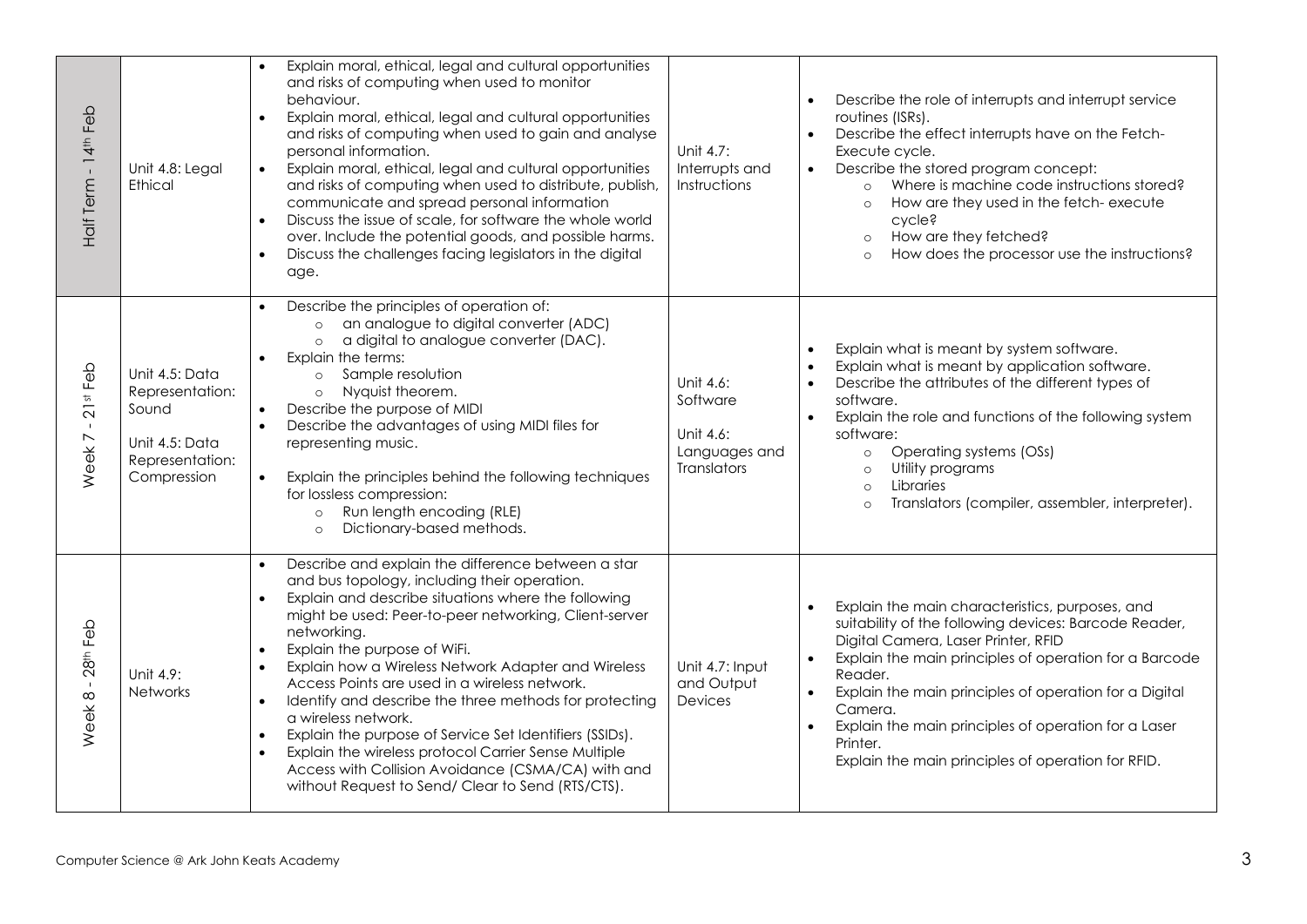| 7 <sup>th</sup> Mar<br>$\mathbf{I}$<br>$\sim$<br>Week | Unit 4.9: The<br><b>Internet</b>          | Explain the structure of the internet. Include the types<br>of network hardware that would be used and the role<br>of packet switching.<br>Identify and describe the main components of a<br>$\bullet$<br>packet.<br>Explain the service provided by Internet registries and<br>$\bullet$<br>why they are needed.<br>Describe the purpose and function of the domain<br>$\bullet$<br>service and the Domain Name Server (DNS) system.<br>Explain what a Uniform Resource Locator (URL) is,<br>$\bullet$<br>identify the parts.<br>Explain the terms 'fully qualified domain name',<br>$\bullet$<br>(FQDN), 'domain name' and 'IP address'.                                                                                                                                                                                                                                                                                           | Unit 4.7:<br>Assembly<br>Languages and<br>Instructions | Explain the term 'processor instruction set'<br>Explain the concept of addressable memory<br>Describe and explain the sections of an instruction<br>$\bullet$<br>(opcode and operands).<br>Explain immediate and direct address modes.<br>$\bullet$<br>Use the basic machine-code operations using<br>immediate and direct addressing.<br>Explain all the basic machine-code operations.                                                                                                                                                                                                            |
|-------------------------------------------------------|-------------------------------------------|--------------------------------------------------------------------------------------------------------------------------------------------------------------------------------------------------------------------------------------------------------------------------------------------------------------------------------------------------------------------------------------------------------------------------------------------------------------------------------------------------------------------------------------------------------------------------------------------------------------------------------------------------------------------------------------------------------------------------------------------------------------------------------------------------------------------------------------------------------------------------------------------------------------------------------------|--------------------------------------------------------|-----------------------------------------------------------------------------------------------------------------------------------------------------------------------------------------------------------------------------------------------------------------------------------------------------------------------------------------------------------------------------------------------------------------------------------------------------------------------------------------------------------------------------------------------------------------------------------------------------|
| 14 <sup>th</sup> Mar<br>$Week$ 10 -                   | Unit 4.7:<br>Secondary<br>Storage         | Explain the main characteristics of the following<br>$\bullet$<br>devices: Hard Disk Drive (HDD), Solid-State Disk (SSD),<br><b>Optical Disk</b><br>Explains the principles of operation of a Hard Disk Drive<br>$\bullet$<br>$(HDD)$ .<br>Explains the principles of operation of a Solid-State Disk<br>$\bullet$<br>(SSD) - Including NAND Flash Memory.<br>Explains the principles of operation of an Optical Disk.<br>$\bullet$<br>Compare the capacity and speed of access of each<br>$\bullet$<br>secondary storage device.<br>Explain the suitability of each secondary device for the<br>$\bullet$<br>following applications:<br>Transferring data from one computer to<br>$\circ$<br>another.<br>To store a back-up of a school server.<br>$\circ$<br>Copies of software for distribution.<br>$\circ$<br>Regular access and editing of files at work and<br>$\circ$<br>home.<br>Digital photos for distribution.<br>$\circ$ | Unit 4.9: Internet<br>Security                         | Explain how a firewall works, including techniques like<br>packet filtering, proxy servers and stateful inspection.<br>Explain symmetric and asymmetric (private/ public<br>$\bullet$<br>key) encryption and key exchange. (Can use the<br>example of Alice and Bob).<br>Explain how digital certificates are obtained and used.<br>Explain how digital signatures are obtained and used.<br>Describe and explain worms, trojans and viruses, and<br>$\bullet$<br>the vulnerabilities that they exploit.<br>Explain method of protection that can be used to<br>address worms, trojans and viruses. |
|                                                       | Computer Science @ Ark John Keats Academy |                                                                                                                                                                                                                                                                                                                                                                                                                                                                                                                                                                                                                                                                                                                                                                                                                                                                                                                                      |                                                        |                                                                                                                                                                                                                                                                                                                                                                                                                                                                                                                                                                                                     |